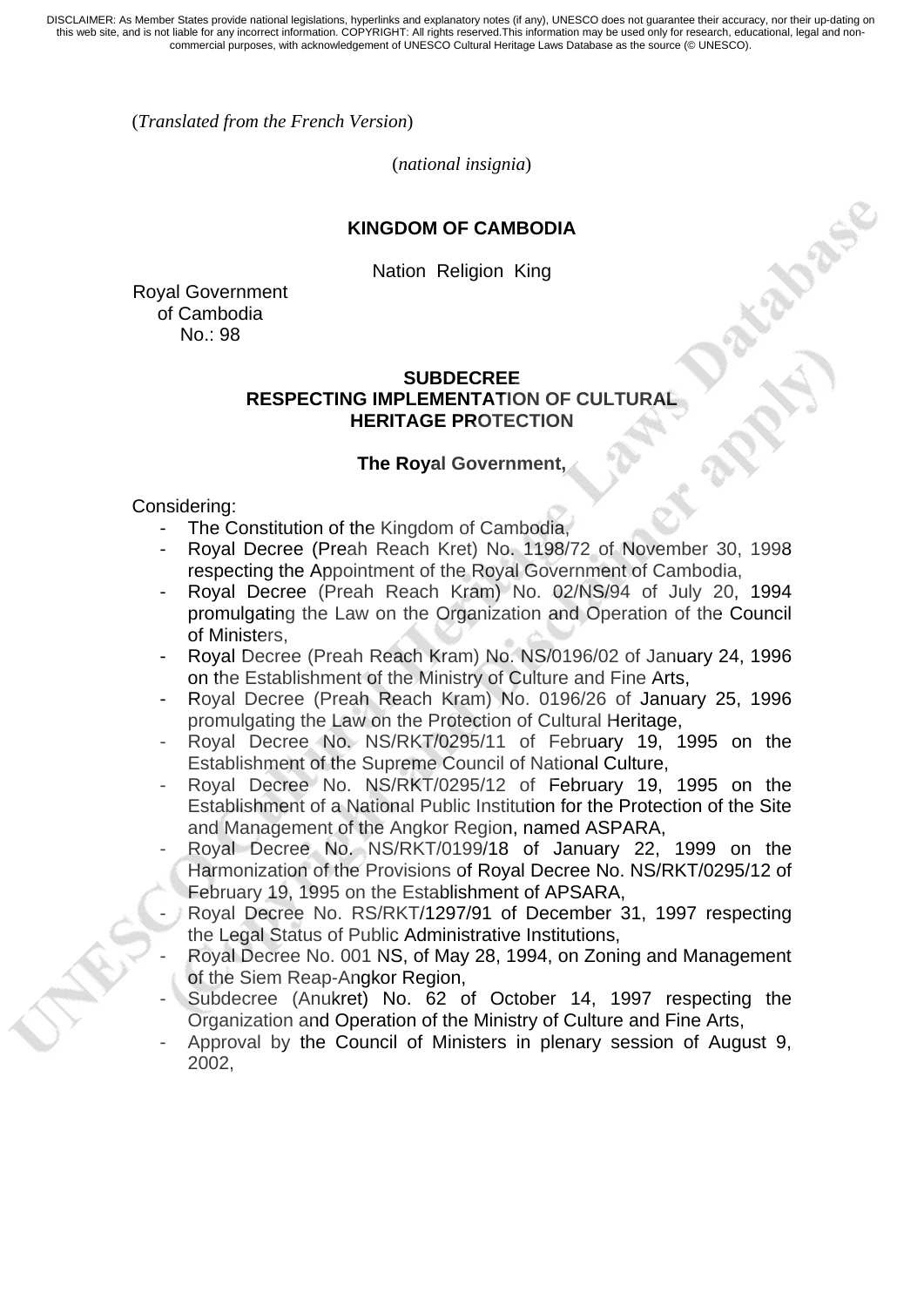### **Decrees Chapter I General provisions**

#### **Article 1**

The purport of this subdecree is implementation of cultural heritage protection through definition of cultural property and archaeological excavations.

It is to regulate the trade in cultural property and control the exporting and importing of cultural property.

### **Chapter II Cultural property**

### **Article 2**

Cultural heritage means the body of tangible cultural property with the exclusion of intangible cultural property.

### **Article 3**

Included in cultural heritage is:

- a. Cultural property born of the individual or collective ingenuity of Cambodian nationals.
- b. Cultural property of a definite cultural, artistic or historical significance, created on national soil by foreign nationals or stateless persons residing on national soil.
- c. Cultural property found on national soil.
- d. Cultural property acquired by Cambodian cultural institutions, with the consent of the competent authorities of the country of origin of such property.
- e. Cultural property dealt in under freely agreed exchanges.
- f. Cultural property received free of charge or in return for payment, legally acquired with the agreement of the competent authorities of the country of origin of such property.

## **Article 4**

Cultural property refers to any artifact, moveable or immoveable, belonging to the following categories:

- a. Archaeological material resulting from ground or underwater excavations, legal or illegal, and archaeological discoveries.
- b. Prehistoric and historic property such as monuments, components from the dismantling of a monument, sites, graves, remains of ancient villages, grottos and ancient pagodas.
- c. Properties of antiquity such as tools, pottery items, inscriptions, coins, seals, jewels, weapons and funerary remains.

 $\gamma$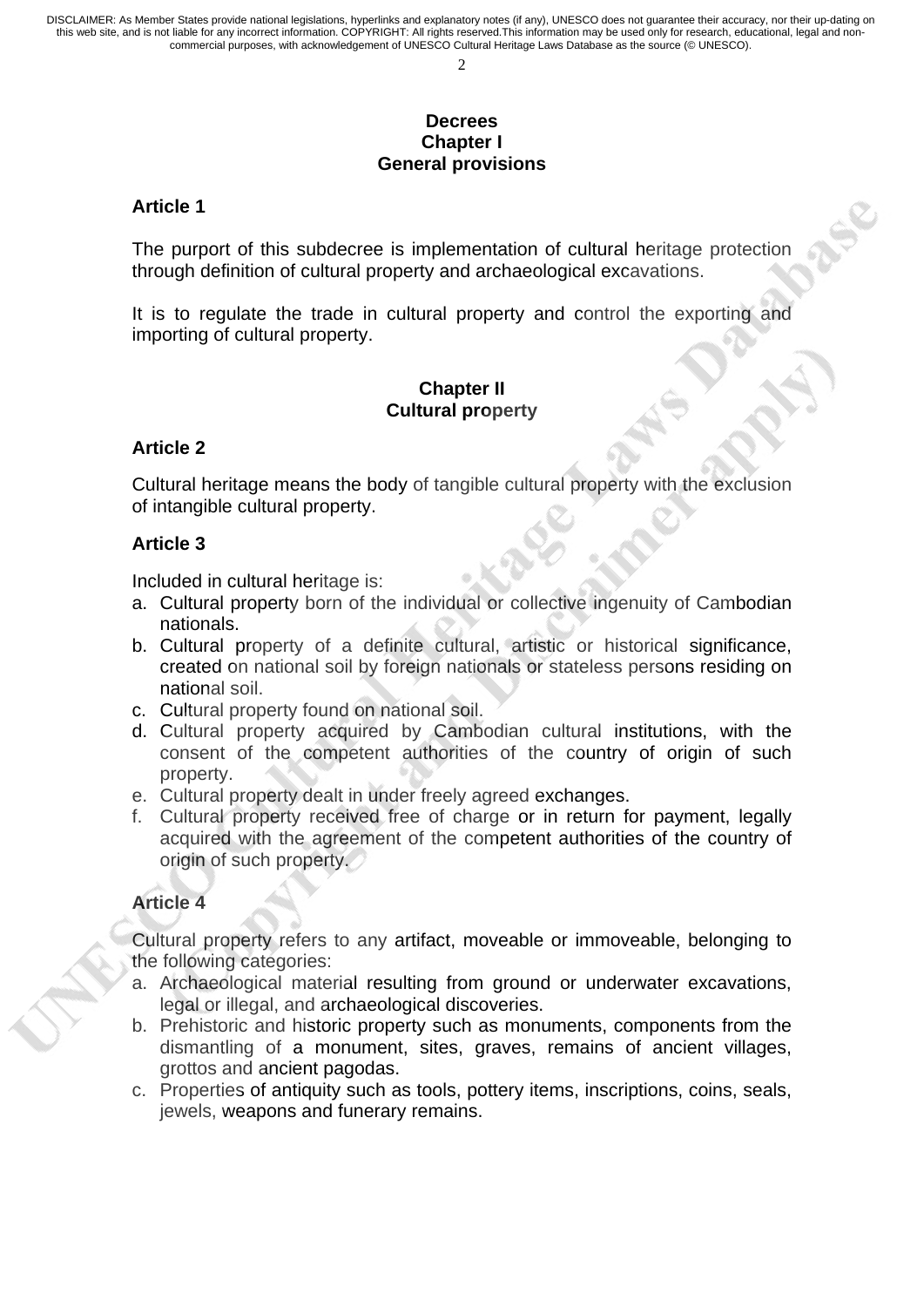- 3
- d. Sacred cultural property or having certain community significance, belonging to and used by a native or tribal community, for the traditional or ritual use of such community.
- e. Anthropologic and ethnological material.
- f. Property of artistic interest such as:
	- 1. Paintings and drawings, executed entirely by hand on any medium and in any material, with the exclusion of industrial drawings and handdecorated manufactured items.
	- 2. Original rubbings, posters and photographs as a means of original creation.
	- 3. Original artistic assemblages and montages, in any material.
	- 4. Objects of applied art, in materials such as glass, ceramics, metal or wood.
- g. Manuscripts and incunables, books documents and publications of special interest, notably for science, history, art and literature.
- h. Property of numismatic interest (medallions and coins) or philatelic interest.
- i. Archival documents, including recordings of material, maps and other cartographic material, photographs, motion-picture films, sound recordings and machine-readable documents (diskettes, CDs, etc.).
- j. Furnishings, tapestry, carpets, ancient silk cloth, traditional costumes and musical instruments.
- k. Zoological, botanical and geological specimens.

## **Chapter III Trade in Cultural Property**

### **Section 1 Procedure for granting of approval**

#### **Article 5**

Trade in cultural property means any professional activity of selling or trading cultural property as a main or accessory occupation, on a habitual basis.

Cultural property merchant means any private person or legal entity that carries out the activity referred to in the preceding paragraph regardless of whether such person or entity has a selling establishment or carries out this activity at a domicile, residence or on the public domain.

The following are considered to be merchants: persons who set up in a public place or a place open to the public an event for the sale or exchange of cultural property (fairs, antique shows, bazaars, flea markets or exchanges).

### **Article 6**

Any private person or legal entity who intends to carry out a cultural properties trading activity shall submit an application for approval with the Supreme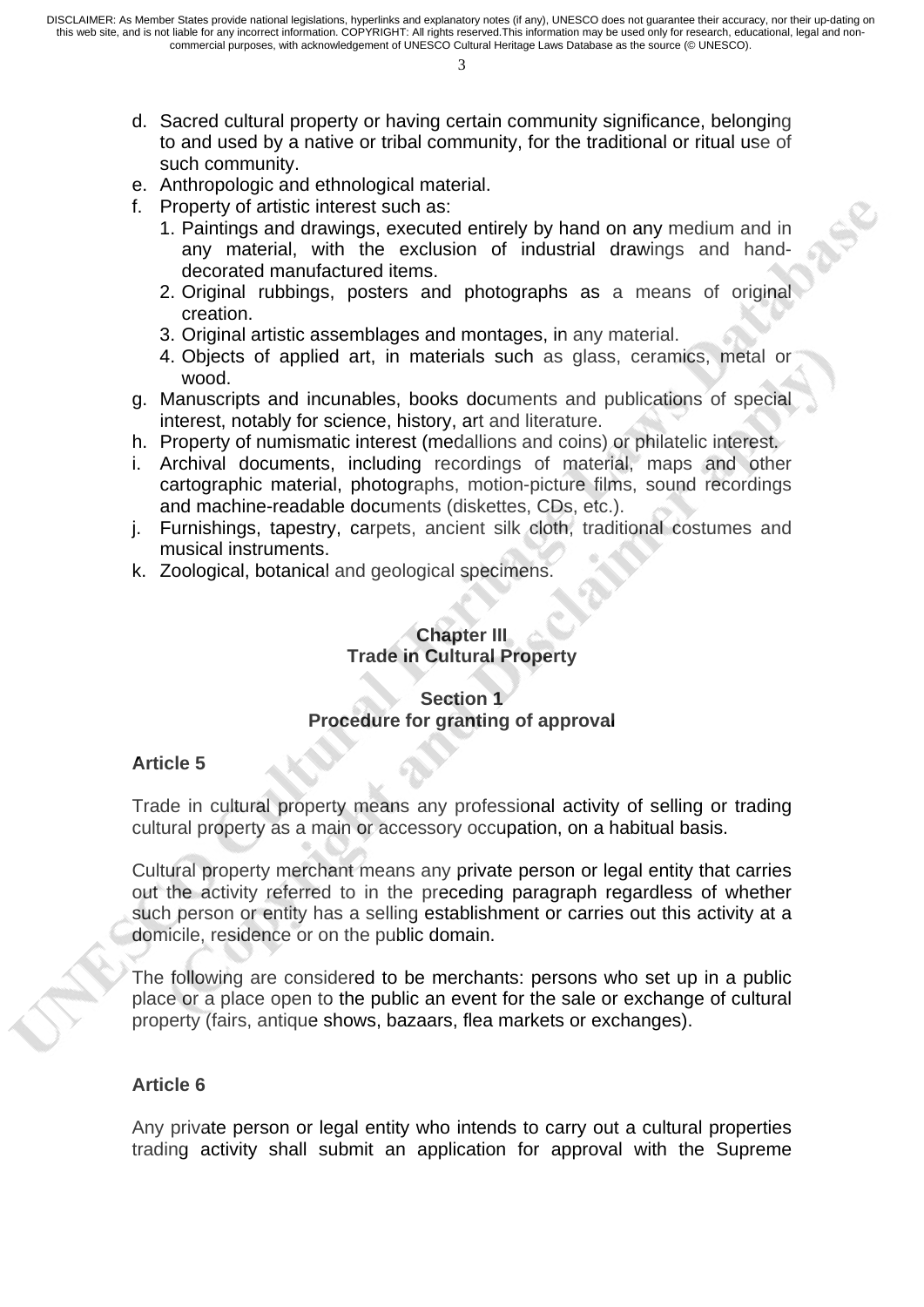$\overline{A}$ 

Council of National Culture, of which the Ministry of Culture and Fine Arts is the executive agency.

### **Article 7**

The application for approval, with a statement of rationale, shall be accompanied by a copy of the license from the register of commerce and any other supporting document.

The form that is used for submission of the application shall be established by order of the Ministry of Culture and Fine Arts.

### **Article 8**

The approval shall be for the person applying only and cannot be transferred to third parties.

It is issued for a one-year period and may be renewed.

Merchants who carry out their activity in compliance with the code of ethics of the profession and who have not come under an administrative or penal sanction for an infraction of the regulations on cultural heritage protection for at least 5 years may have their approval renewed automatically from one year to the next.

However, the administrative procedures must be fulfilled in harmony with the recommendations of the Ministry of Culture and Fine Arts.

### **Article 9**

The merchant in cultural property shall only be authorized to commence his professional occupation after receiving notification of the approval.

#### **Section 2**

### **Obligations of merchant and register of cultural property**

### **Article 10**

In addition to the obligations provided for under Article 33 of the Law on the Protection of Cultural Heritage, all merchants must also comply with the following obligations:

- a. Keep a daily register of items acquired, exchanged or held for sale or exchange. In the event the merchant has more than one selling establishment, a register is required for each establishment.
- b. Refrain from acquiring for sale or exchange cultural property of which the origin is dubious or of which the owner cannot be identified with certainty.
- c. Refrain from acquiring free of charge or in return for payment cultural property from a minor or from an incompetent person without the consent of his parents or legal representative.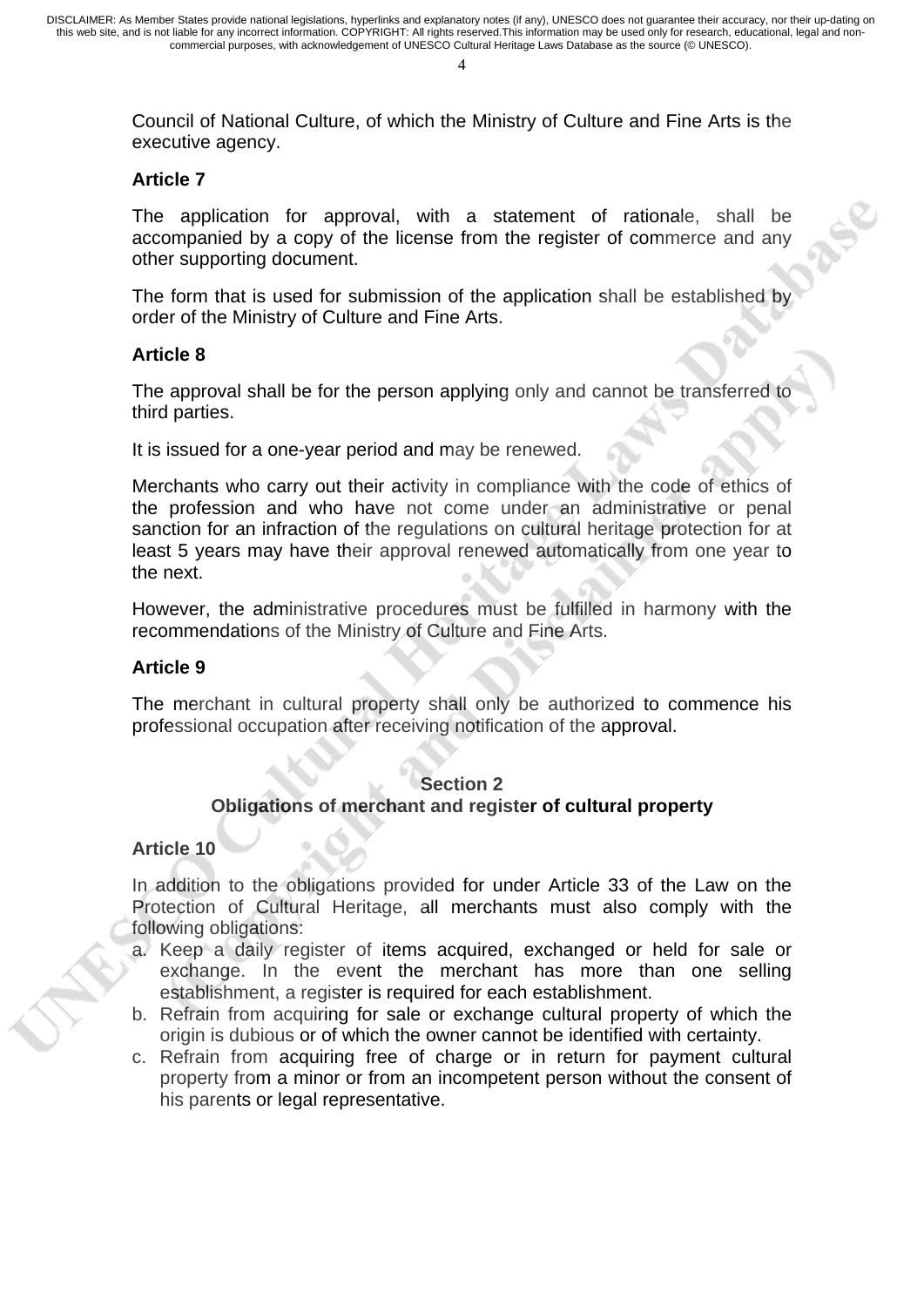- 5
- d. Inform the acquirer of the status of such item, in the event of sale or exchange of a catalogued item, put up for classification or classified, and provide the control authority with the identity and domicile of the acquirer, as well as the date on which ownership was transferred.
- e. Guarantee the specification that he has put forward regarding the nature, composition, origin and age of the item sold or exchanged by providing the acquirer with appropriate certification if so requested.
- f. Declare to the Ministries of Culture and Fine Arts, Commerce and Economy and Finance any change in the location of the selling establishment.

When the professional activity is carried out by a legal entity, the abovementioned obligations shall be incumbent upon the executive officers of the legal entity.

## **Article 11**

The register of cultural items shall contain the following information:

- a. A full description of each item, specifying its main conspicuous features as well as names, signatures, letters, digits, emblems and signs of any nature that appear on it and that facilitate its identification.
- b. The full name, position and domicile of the seller or depositor in the event of an exchange or a consignment for sale or return, as well as the nature, number and issue date of the identification document shown by the private person that performed the sale, exchange or deposit, along with indication of the issuing authority.
- c. A serial number to be affixed to each item of cultural property.
- d. The purchase price or estimated price, in case of exchange, consignment for sale or return or free acquisition.
- e. Where applicable, inscription in the inventory or classification.

### **Article 12**

The register shall be serial marked and initialed by a duly empowered officer of the Ministry of Culture and Fine Arts. It may be computerized provided that it is available in a continuous listing (permanent sheets), previously serial numbered and initialed by the said officer.

## **Article 13**

The information appearing in the register shall be written in indelible ink, with no blanks, erasures or abbreviations.

### **Article 14**

The register shall be kept by the merchant for at least 5 years from the time of closing down.

### **Article 15**

A sample register of cultural items purchased, exchanged or held on consignment for exchange or sale is provided in Annex 1 of this subdecree.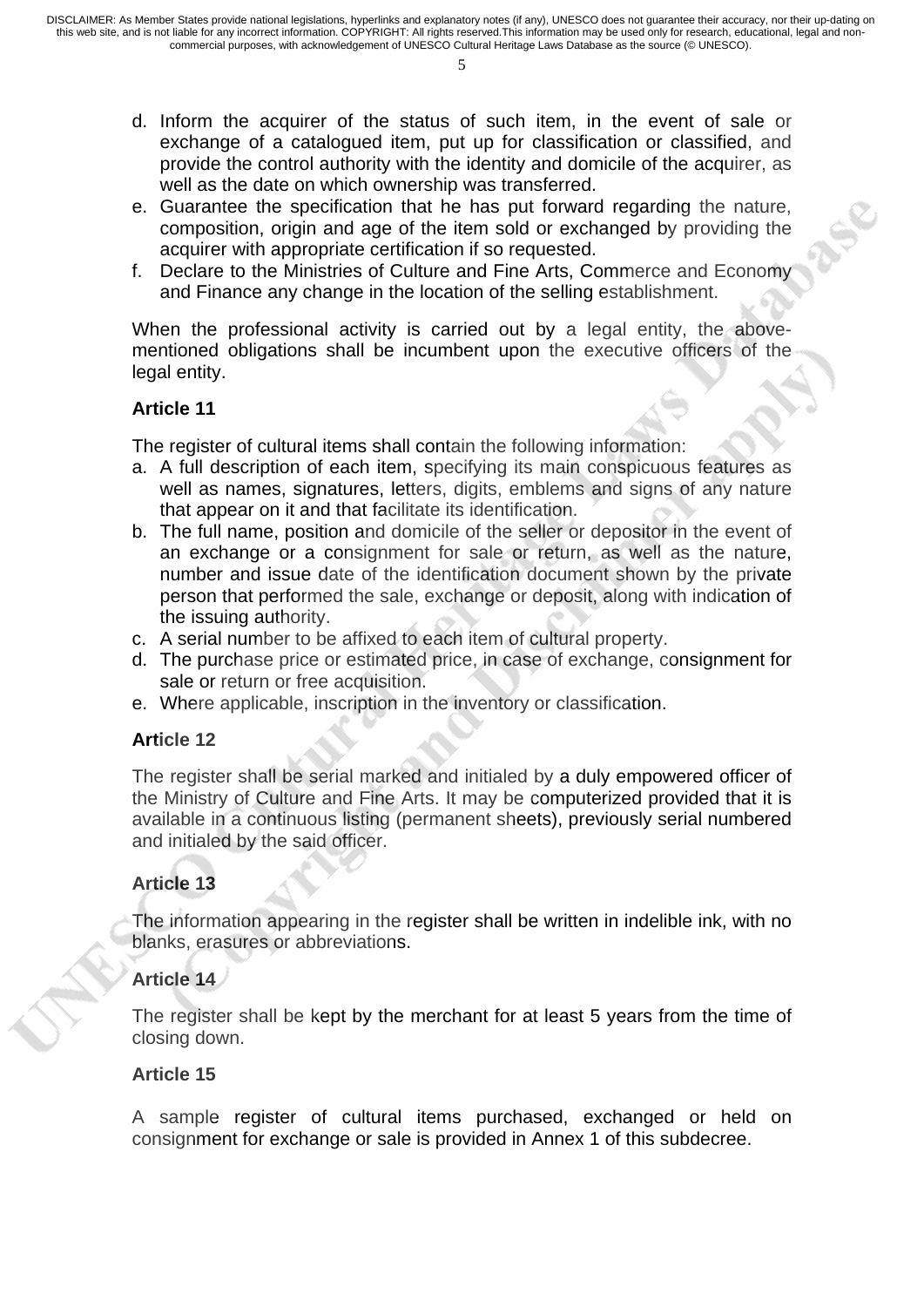6

## **Article 16**

Auditing of the registers shall be cared for by the Ministry of Culture and Fine Arts. **LORS**IC

#### **Chapter IV Archaeological Excavations**

#### **Section 1 General provisions for excavations**

### **Article 17**

Archaeological excavations means all research work carried out for the purpose of discovering artifacts of an archaeological nature or studying archaeological material or sites, regardless of whether such research includes digging into the soil or exploring systematically the surface of the soil, or whether it is performed on the bed or in the subsoil of inland or territorial waters.

Support posts and shielding needed for the safety of material and persons or for the temporary protection of remains discovered by chance and pending intervention by the departments in charge of cultural heritage protection are not considered excavations in the meaning of the preceding paragraph.

#### **Article 18**

The Royal Government of Cambodia is empowered to grant to national and international institutions a permit to carry out excavations of a methodological and stratigraphic nature anywhere in the Kingdom of Cambodia.

### **Article 19**

Excavation permits shall be granted by:

- a. The Ministry of Culture and Fine Arts on behalf of the Supreme Council of National Culture anywhere on national soil, with the exclusion of the Siem Reap-Angkor region.
- b. The Authority for the Protection of the Site and Management of the Angkor Region (Autorité pour la protection du site et de l'aménagement de la région d'Angkor - A.P.S.A.R.A.) for the region of Siem Reap-Ankgor.

### **Article 20**

The excavation permit is non-transferable. It cannot be transferred to any other national or international scientific organization.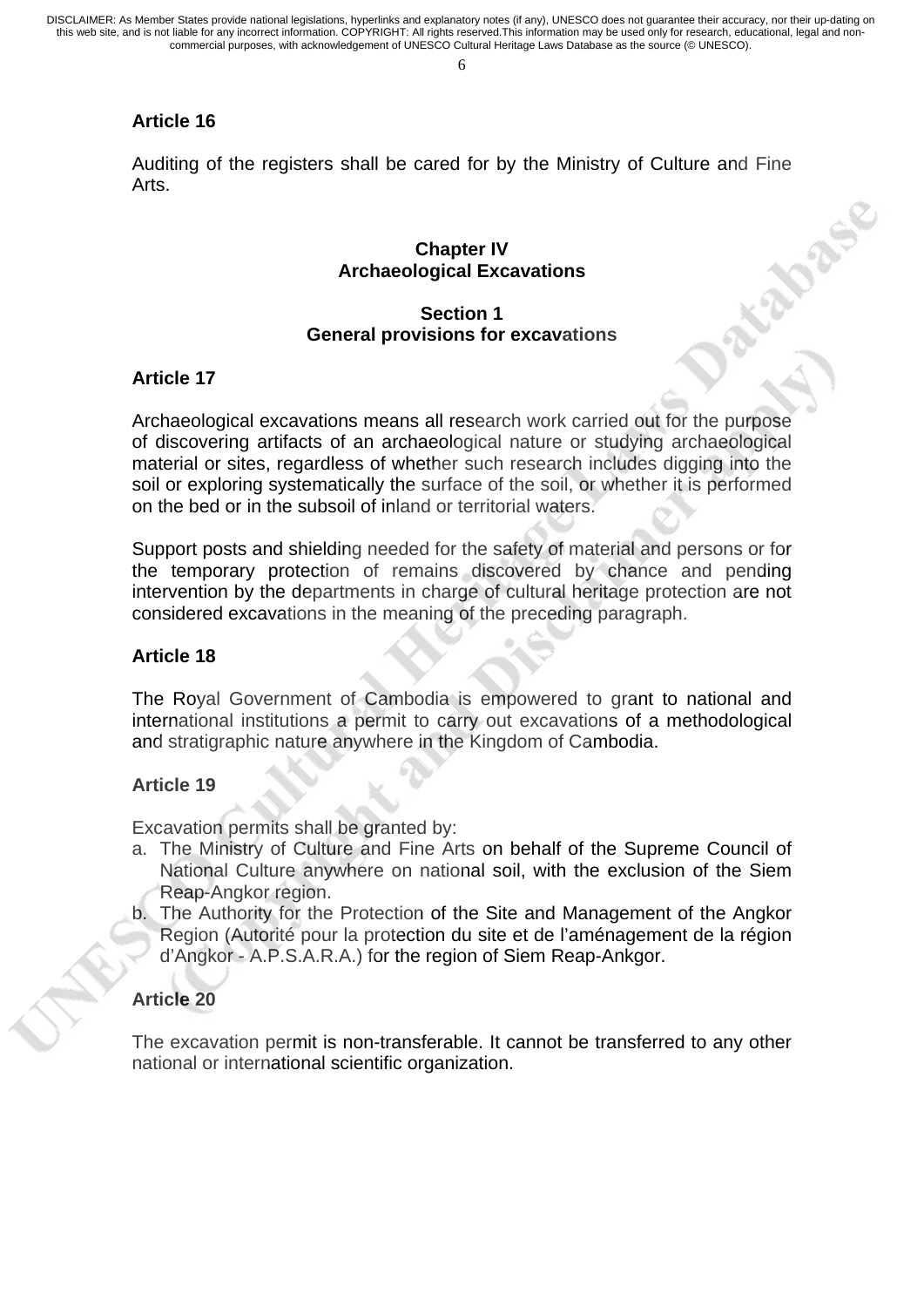### **Article 21**

When an application for an excavation permit for a private piece of land is under review, the competent authority shall be apprised thereof and inform the owner.

RSC

#### **Article 22**

Religious sites where worship is practiced regularly such as pagodas, stupas, rural Neak Ta mounds or Bodhi trees (ficus religiosa) to plumb with its outermost branches are excluded from the scope of this chapter.

Test pits may be put in with the agreement of the religious authorities in a pagoda compound, outside of the sacred sanctuary or when evidence and topographical observations or concordant traditions show that there is the superposition of a modern pagoda on top of an ancient building.

Public or private cemeteries, with the exception of individual graves, are also excluded from the scope of this chapter. In this case, the institution holding the excavation permit (hereinafter referred to as the institution) may come to a mutual agreement with the families or, failing that, with the local authorities, of the procedures governing the excavations and any compensation.

#### **Section 2 Terms and conditions**

#### **Article 23**

Any excavation permit application must be accompanied, as the case may be, with some or all of the following documents:

- a. The scientific program including a report on the advisability of the operation and the anticipated results.
- b. The detailed excavation project, outlining and giving the rationale for the contemplated research methods.
- c. The budget, showing the overall amount of the operation, sources of funding and relevant guarantees.
- d. The technical description showing the staff involved, material resources to be implemented, what is to become of them at the conclusion of the undertaking, length of the work site.
- e. Measures to ensure safety of the property and persons involved, along with a certificate of third-party liability insurance.
- f. The endorsement of a recognized national or international scientific institution.
- g. A map showing the extent of the area covered by the excavation license with boundaries, cadastral references of the land plots and the names of the owners and occupants.
- h. A layout map showing the area in which test pits and stratigraphic sections may be put in.
- i. A plan showing the work site layout, areas for classification and storage of excavated spoil.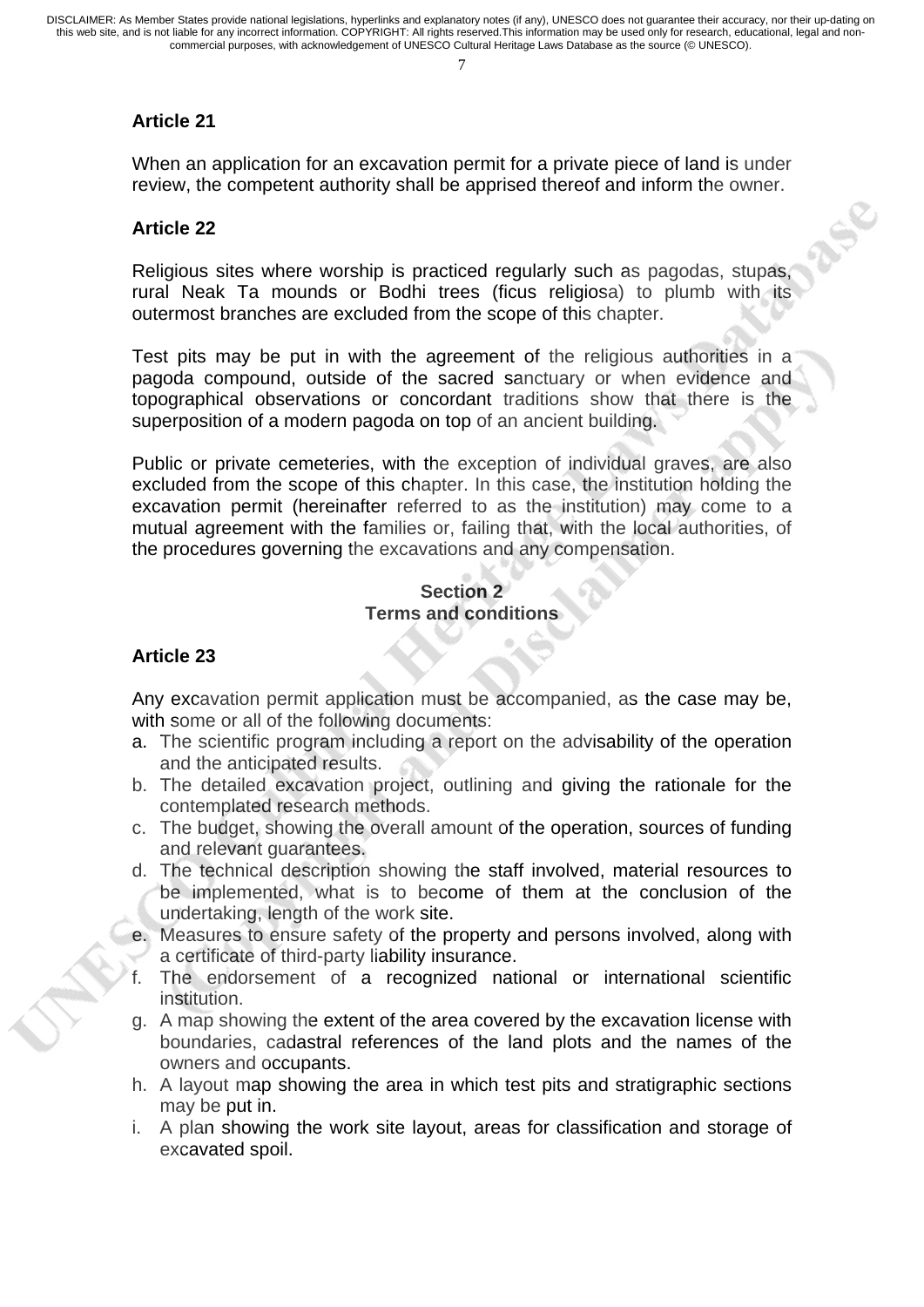### **Article 24**

The institution may, upon submission of the excavation permit, have issued to it any excerpt of cadastral registration records, landholding maps and certificates of registration from the land register office records for locations where excavations are contemplated.

## **Article 25**

A copy of the excavation permit shall be forwarded for information by the competent authority to the national, provincial and local authorities concerned. The owners, public or private, of the land, shall also be notified by the provincial authority. It shall be published in poster form on the site involved.

The institution shall provide the provincial and local authorities with the regulations governing the work site covered in the excavation permit.

#### **Article 26**

Once notification of the permit has been given, private persons or legal entities other than those shown on the permit are prohibited from undertaking any work of any nature whatsoever on the land lots covered in the area shown thereon.

#### **Article 27**

The institution is under obligation to fence off the land lots involved in the operations and to have an inventory of fixture made out in the presence of a representative from the provincial land register office.

#### **Article 28**

The institution shall be allowed, with the agreement with the competent department of the Ministry of Agriculture, Forestry and Fisheries, to work in the determined area to remove brush, cut down trees and open up forest paths and roadways.

#### **Article 29**

The institution is under obligation to complete the excavation campaign and refurbish the land lots within the given time frame.

### **Article 30**

In the event excavations result in the discovery of major remains, these shall be left as they are after the study. One-off consolidation operations shall be taken by the institution prior to review of the protection measures to be taken under the Law on the Protection of Cultural Heritage. The local and provincial authorities along with the owners, public or private, assume responsibility for the conservation of the said remains until the contemplated protection measures have been taken.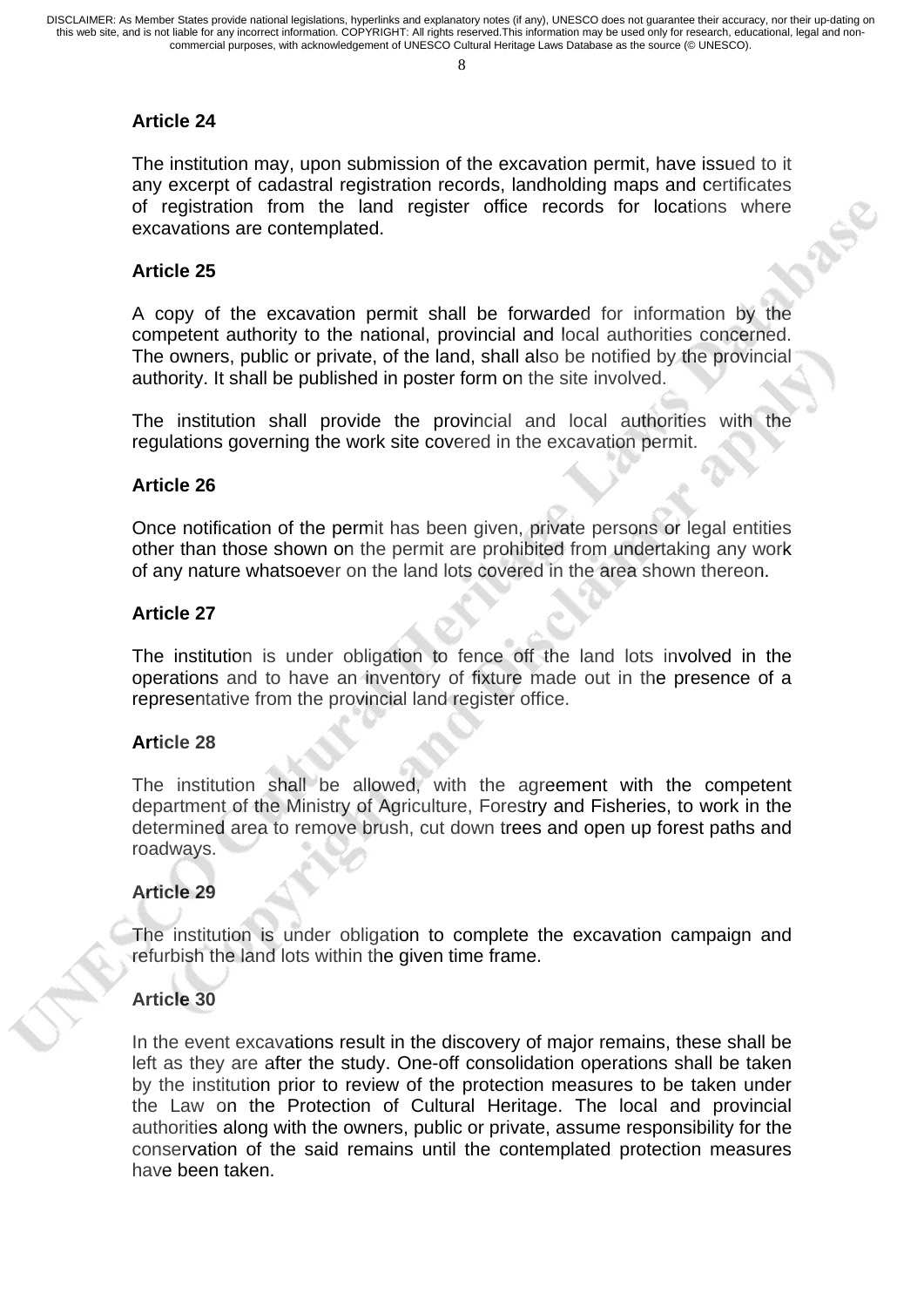$\Omega$ 

### **Article 31**

Any chance discovery of a recent grave must be reported to the local authority where the discovery was made, who shall delegate as soon as possible a police of the remains in a proper grave.<br>
Section 3<br>
Obligation 3 of the remains in a proper grave.

### **Section 3 Obligations**

#### **Article 32**

Prior to undertaking excavation operations, the institution shall inquire of the local authorities and take into consideration the traditions and customs relating to certain locations and respect the habits and customs of the Kingdom of Cambodia, more especially those having to do with religion.

The institution is responsible for damage caused to persons and property during the duration of the permit.

The foreign institution shall associate with its work one or more Cambodian scientific institutions. It is under obligation, in the framework of the excavation operations, to train Cambodian technicians and scientists. It is allowed, in agreement with the competent authority, to ask for assistance from other foreign scientific institutions or scientific, administrative or technical staff including assistants, scholarship holders and foreign students.

#### **Article 33**

The excavations director shall take responsibility for performance of the excavations according to good practices and see to the decorum of the staff under his authority. He shall exercise unique, direct authority over all of his subordinates and shall be allowed to delegate his jurisdiction of authority only to a member of the institution's scientific staff.

The excavations director shall inform the competent authority of the discovery of any prehistoric or historical monument, site or location requiring protective measures as provided for in the Law on the Protection of Cultural Heritage, irrespective of it involving underground, underwater or surface explorations.

### **Article 34**

The national, provincial and local authorities are under obligation to provide aid and assistance to the institution should it call upon the administrative and police authorities for help.

The competent authority shall check the smooth sequencing of the excavation operations. It shall assign one of its representatives to the institution for this purpose. The said representative is empowered to attend all excavation or registration operations and control them within the limits of his duties. He shall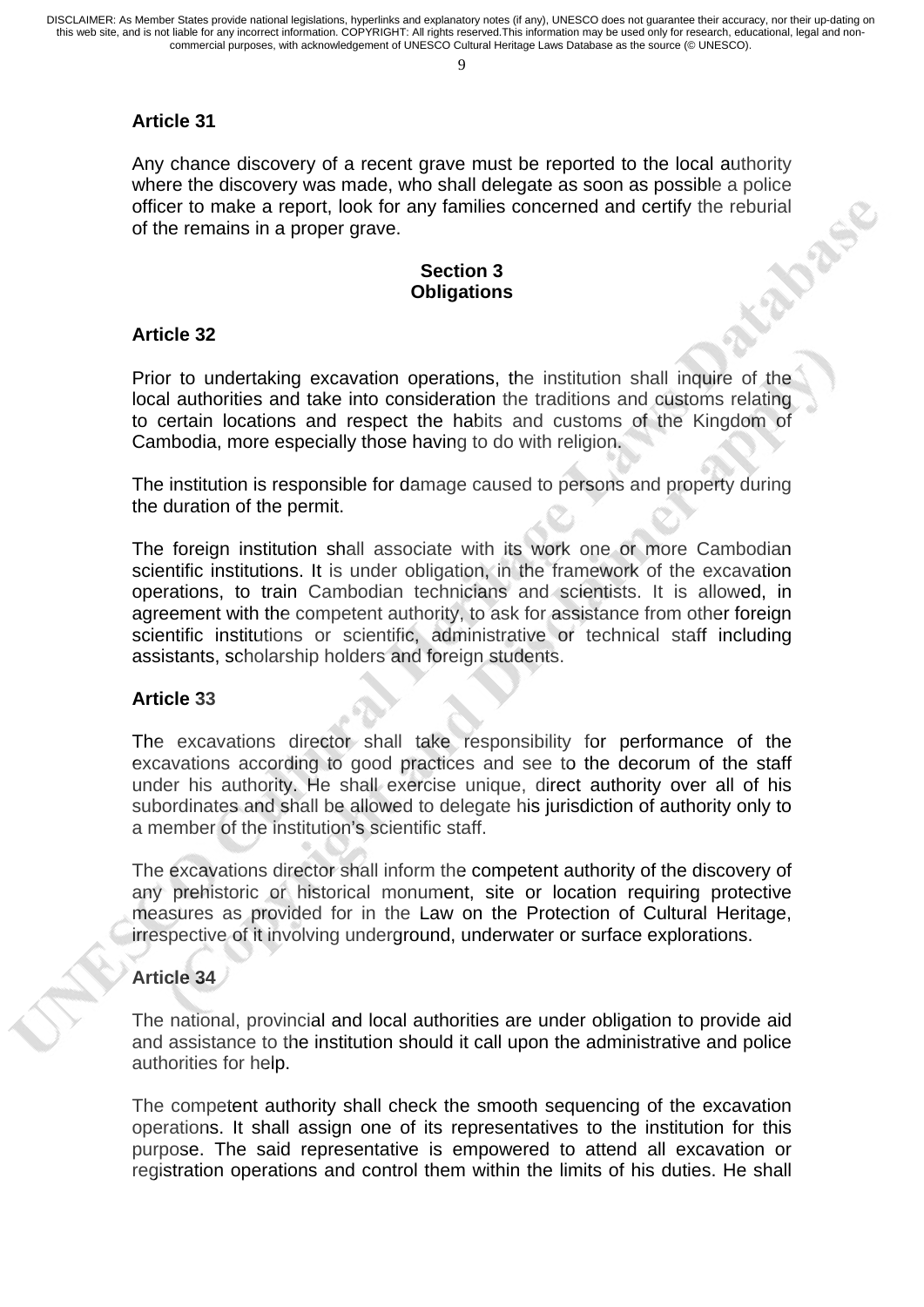not have any jurisdiction in the area of instruction with regard to the members and agents of the institution.

#### **Section 4 Scientific ownership and financial provisions**

RS

### **Article 35**

The institution shall retain the scientific ownership of its discoveries provided that the scientific findings of the excavations are published within five years from completion of the operations.

The right to iconographic reproduction or dissemination in scientific literature is free after publication of the scientific findings of the excavations.

#### **Article 36**

Beyond the five-year deadline provided for under Article 35 of this subdecree, the competent authority shall be allowed to give permission for dissemination for commercial purposes upon payment of a contribution commensurate with the output.

In the event of filming an audiovisual work, the competent authority shall determine a lump-sum contribution based on the shooting time and length of the work.

The amount of such contributions shall be determined by joint order of the Ministry of Culture and Fine Arts and the Ministry of Economy and Finance.

#### **Article 37**

The funding of all excavation operations including test pits, explorations, digs, transportation, wages of workers, supervisory or guard staff, local staff training, shall be borne by the institution.

#### **Section 5 Registration and devolution of excavated materials**

### **Article 38**

The institution shall keep an up-to-date excavation log that shall include an official inventory of individual artifacts or clusters of artifacts found while excavating. This obligation does not include, in particular, slag, mineral or ligneous specimens, soil samples, insignificant ceramic or glass debris, nor human or animal bones, shells and any indication or evidence of ancient habitat which come under the purview of laboratory process, inasmuch as the excavation does not purport to study such items.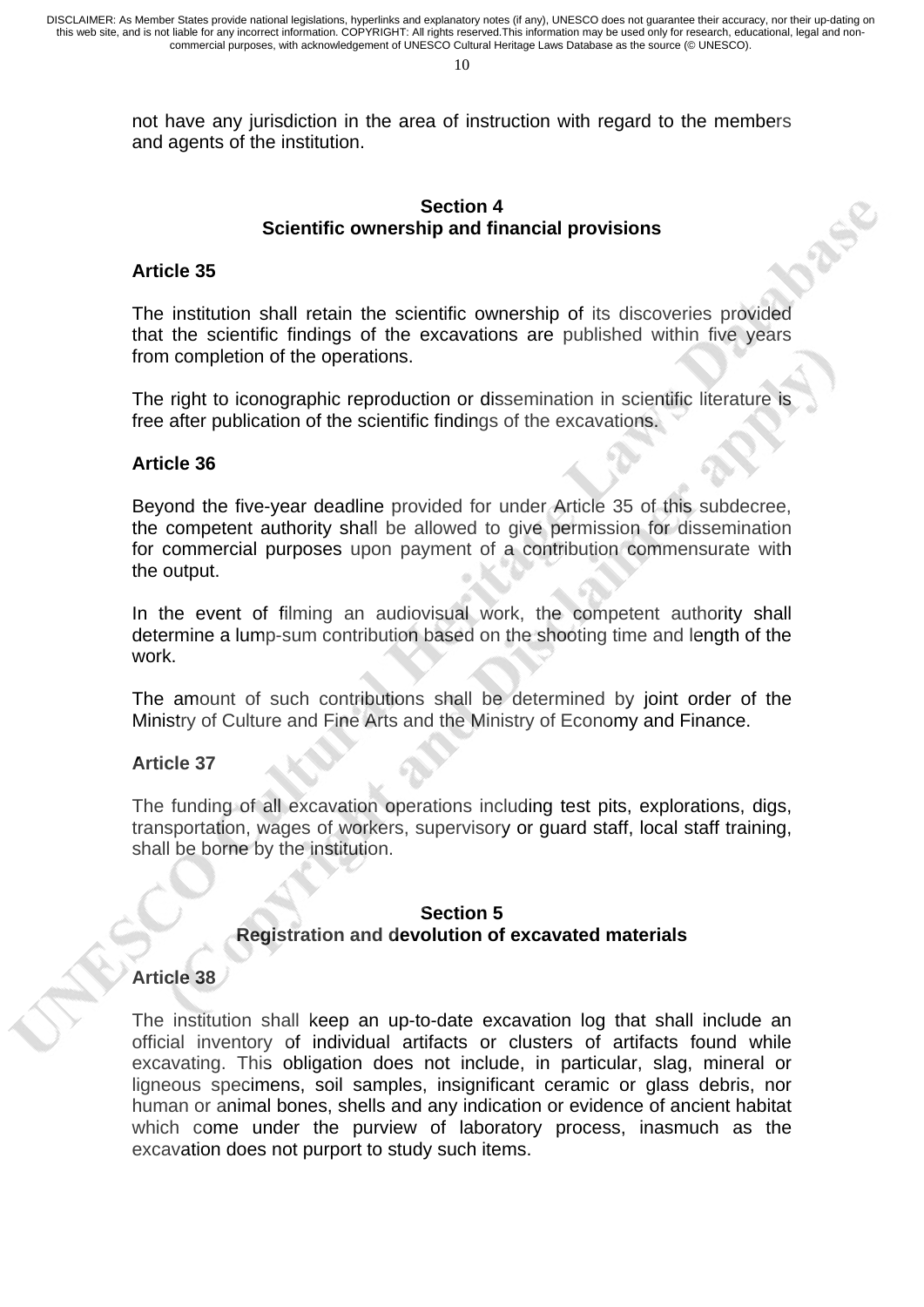### **Article 39**

In case artifacts are found that have definite significance from a historical, artistic, cultural, scientific, archaeological or pecuniary point of view, the holder shall make a report to be joined to the excavation log.

No assignment may be given to such artifacts prior to their being studied scientifically.

### **Article 40**

When archaeological rescue excavations are funded in whole or in part by the contract owner, the competent authority may offer financial compensation to the latter. The amount of the financial compensation is reached by mutual agreement or upon the advice of an expert.

### **Article 41**

The competent authority shall be allowed to assign to the institution the product of scheduled archaeological excavations for which duplicates or significant numbers exist in public collections.

The institution shall notify the competent authority of the permanent assignment of items for which ownership has been transferred to it. It shall only be allowed to transfer such items, in return for payment or free of charge, to a public collection.

### **Article 42**

Regardless of the place where artifacts owned by the Kingdom of Cambodia are deposited, the institution shall be able to continue to study and analyze them provided that such activity does not cause any damage to them.

The institution shall retain the right to make moldings and photographs for scientific purposes. To this end, the competent authority shall provide it with registration references in the form of inventory numbers.

### **Chapter V Exporting and Importing Cultural Property Section 1 Exporting procedures**

### **Article 43**

Cultural property for which exporting is prohibited without a special export license as provided for in Article 51 of the Law on the Protection of Cultural Heritage are those which, as of the date of the license application, enter into one of the categories of cultural property listed under Article 4 of this subdecree.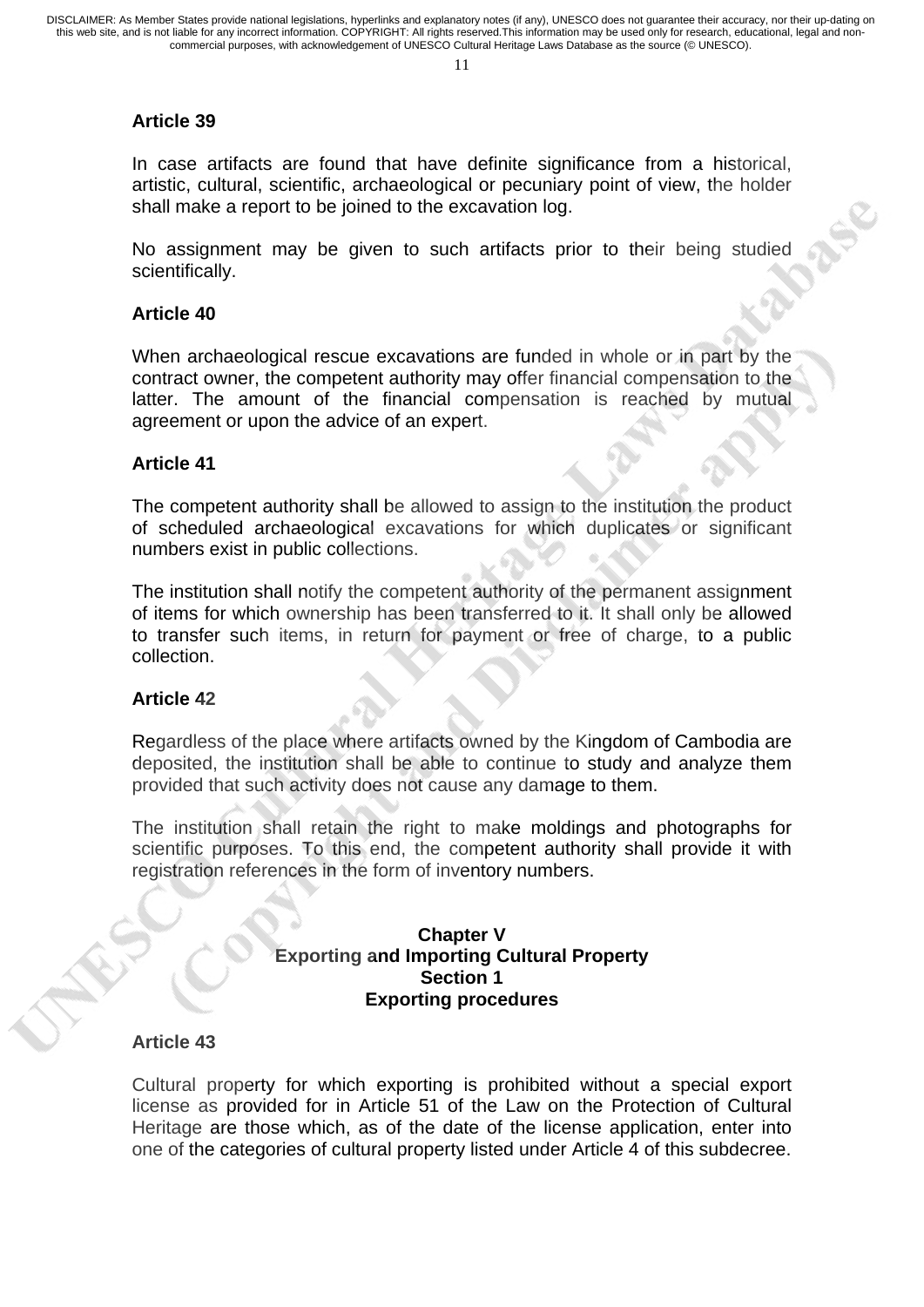# **Article 44**

The special license for the temporary or permanent export of cultural property shall be issued by the Ministry of Culture and Fine Arts on behalf of the Supreme Council of National Culture.

39

# **Article 45**

Any application for a cultural property export license must be submitted to the Ministry of Culture and Fine Arts by the owner of the item or his authorized agent.

The application shall be made in the form prescribed in Annex II. It shall be accompanied by the following documents and information:

- a. A description of the cultural item, in sufficient detail to enable accurate identification.
- b. A photograph of the cultural item or a photocopy if it is a document.
- c. The receipt issued by customs when the cultural item in question has been imported legally to Cambodia.
- d. The market value of the cultural property in Cambodia and abroad in the event of permanent export.
- e. The selling price of the cultural item, if it has already been sold and destined for permanent export.
- f. The purpose of the export.
- g. The destination of the cultural item.
- h. The planned date of export.
- i. The approximate date of return of the cultural item to Cambodia in the event of temporary export.

# **Article 46**

When the applicant does not provide all information and the required supporting documents, the Ministry of Culture and Fine Arts shall request submission of the missing items, by return registered letter, prior to expiration of the three-month timeframe given under Article 52 of the Law on the Protection of Cultural Heritage. This timeframe is suspended.

The applicant shall have two months from receipt of the letter from the Ministry to submit the requested information and documents. An applicant failing to submit these items within this deadline is deemed to have forfeited his application.

# **Article 47**

The timeframe specified under Article 52 of the Law on the Protection of Cultural Heritage is also suspended, notably in the following cases:

a. When, in implementation of Article 49 of this subdecree, the Ministry of Culture and Fine Arts requires that the item be brought in for examination; in this case, the suspension shall run from the date of receipt by the applicant of the Ministry's registered letter requesting that the item be brought in.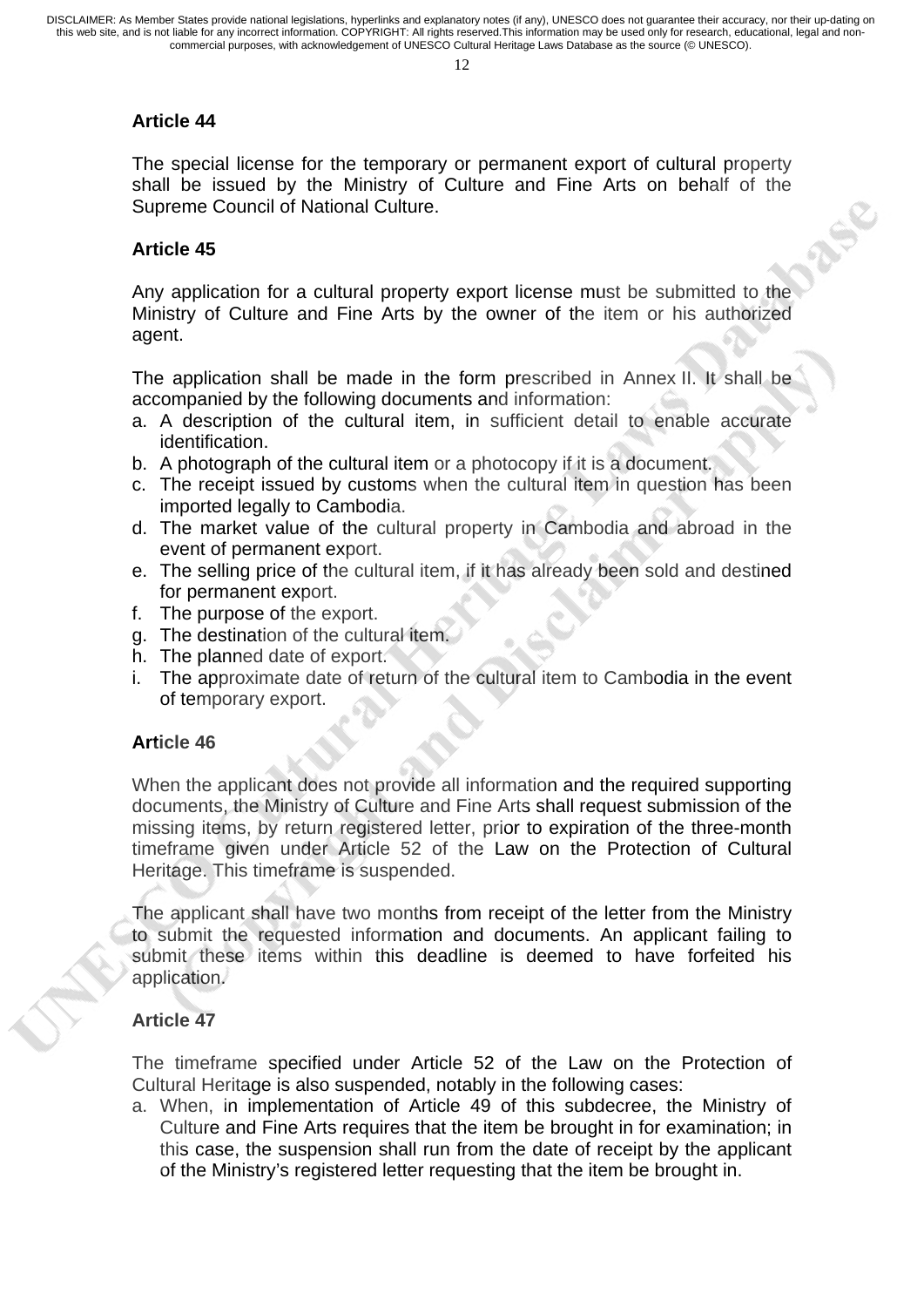- b. When the authenticity of the item is legally challenged; in this case, the suspension shall run up to the time when the applicant has forwarded to the Ministry the decision closing the procedure.
- c. When the Ministry requests proof of the legality of importing the item; in this case, the suspension shall run from the date of receipt by the applicant of the Ministry's registered letter asking for substantiation until the time as such substantiation is supplied.

#### **Article 48**

Should the item be of special significance, notably from the historical, artistic or archaeological viewpoint, the Ministry of Culture and Fine Arts shall be allowed to invite a group of ad hoc experts made up of five persons at the most to appraise the impact that export of the said item would have on national cultural heritage. This group of experts shall express its opinion on the cultural value of the item in the light of the evaluation criteria listed under Article 54 of the Law on the Protection of Cultural Heritage. It shall submit a report to the Ministry and make recommendations.

#### **Article 49**

Should the application procedure so require, the Ministry of Culture and Fine Arts shall ask for the item to be brought in to a place that it shall designate.

#### **Article 50**

The export license shall be issued to the applicant after remittance of the amount of tax provided for under Article 53 of the Law on the Protection of Cultural Heritage, acknowledged by receipt, or shall be forwarded to him by double registered letter.

The granting of a temporary export license for an exhibition, restoration or other scientific purposes shall not be subject to payment of a tax to the Royal Government.

### **Article 51**

Should the Ministry of Culture and Fine Arts refuse to issue the license, it shall notify the owner of the item of such decision, even if the application was filed by an authorized agent, by double registered letter. If the Ministry does not have the name and address of the owner, it shall request this information from the authorized agent by double registered letter. The timeframe given under Article 52 of the Law on the Protection of Cultural Heritage shall be suspended starting from the date of receipt by the authorized agent of the Ministry's letter until the time such information is submitted.

### **Article 52**

In the event there is a risk of fraudulent export of an item of cultural property for which legal export has been refused, the Ministry of Culture and Fine Arts shall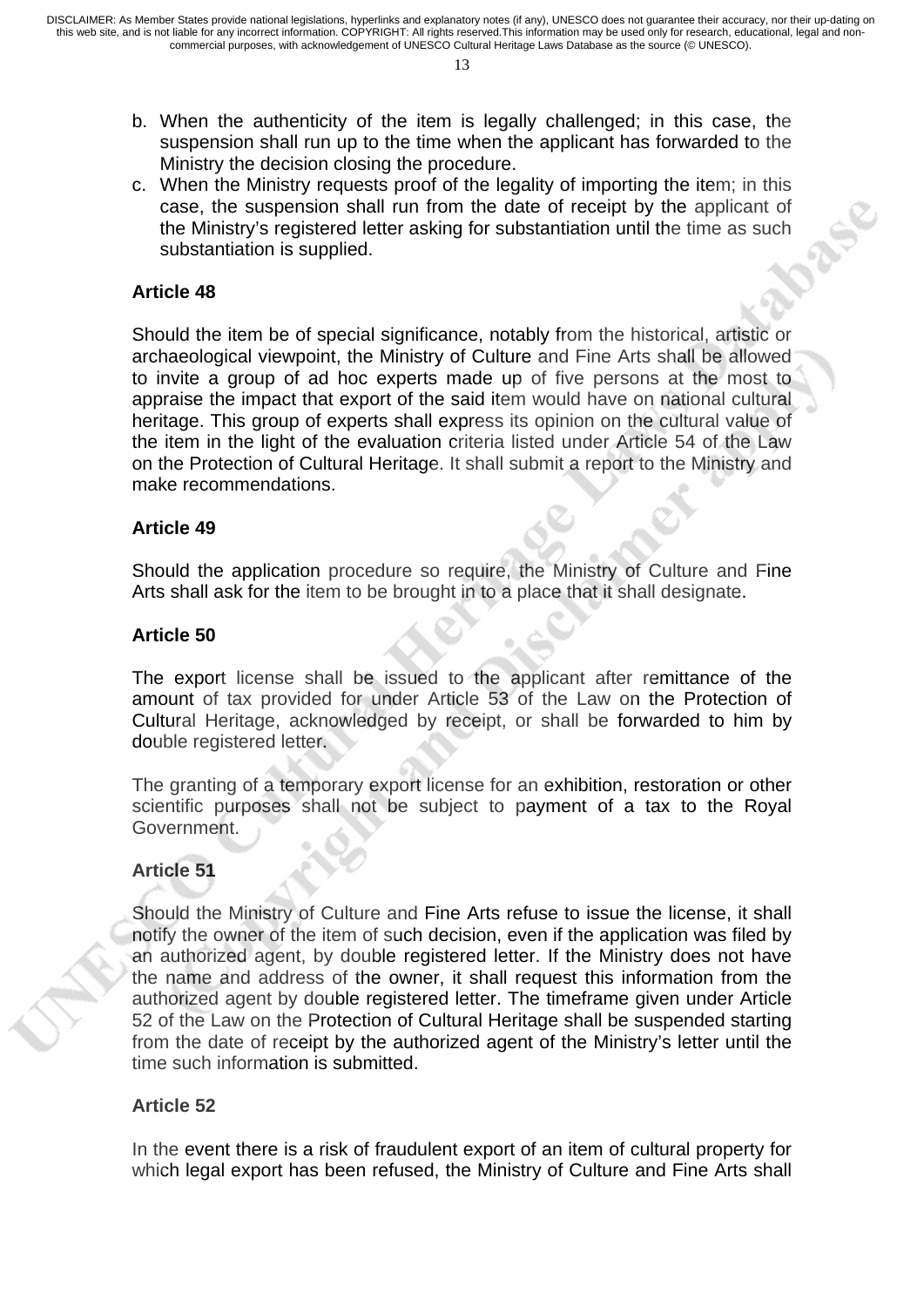be allowed to claim such item for deposition in a public collection, as provided for under Article 57 of the Law on the Protection of Cultural Heritage.

In such event, the Ministry must make a purchase offer to the owner of the item of cultural property.

RUS

### **Article 53**

The purchase offer, sent by double registered letter, shall specify the estimated price of the cultural item, information relating to prices fetched, if applicable, by comparable cultural items on the national and international market or, failing that, comparative information in support of the estimate.

The owner of the cultural property shall have two months to respond. This timeframe shall start from receipt of the purchase offer. Absence of a written response from the owner within this timeframe shall be construed as a refusal of the offer.

In this case, the Ministry of Culture and Fine Arts and the owner of the item shall designate an expert to appraise the price of the item.

The expert shall ask for the item to be brought in to him.

The government shall assume the expense of the appraisal.

### **Section 2 Illegal exporting**

### **Article 54**

When a cultural item has been illegally exported, temporarily or permanently, the Ministry of Culture and Fine Arts shall be empowered, in cooperation with the Ministry of Foreign Affairs and International Cooperation, to undertake all diplomatic, administrative and legal procedures necessary to have the said item returned to national soil.

The Ministry shall also act on behalf of the State or owner, in any diplomatic, administrative or legal procedure provided for under a bilateral treaty or other international conventions, including the 1995 UNIDROIT Convention on Stolen or Illegally Exported Cultural Objects.

### **Article 55**

The Ministry of Culture and Fine Arts shall inform the public of the procedures undertaken to have a cultural item returned to national soil. The public shall also be informed, where applicable, of the outcome of such procedures.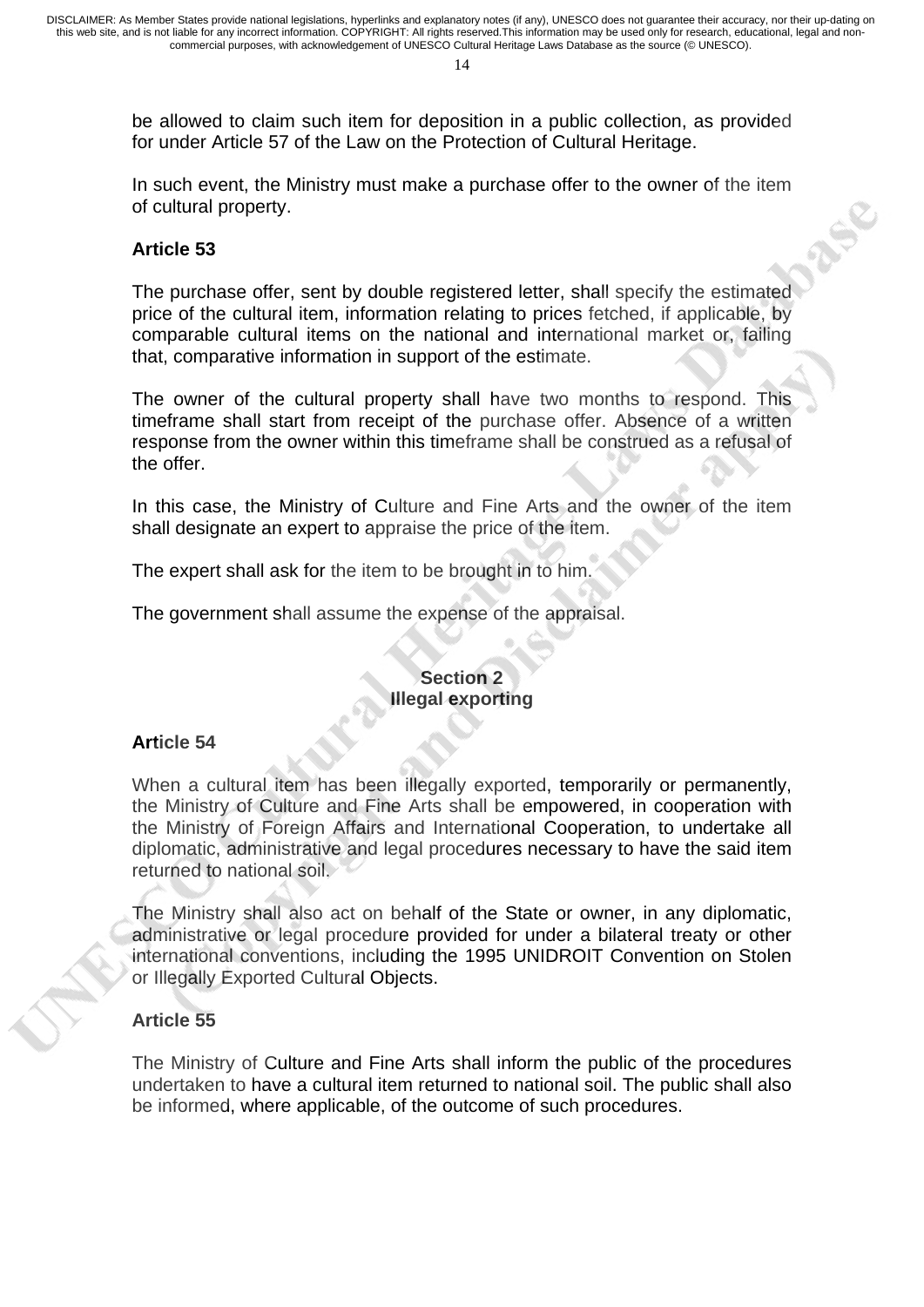### **Article 56**

When the return of a cultural item is ordered and an allowance is awarded to the bona fide owner, it shall be remitted by the State, without prejudice to the latter's right to receive reimbursement for expenses by any other person.

#### **Article 57**

The State shall become custodian of the returned cultural item until it is returned to its owner after ownership of the item has been ruled upon, where applicable. The latter shall be deposited with the National Museum and may be put on exhibit.

#### **Article 58**

The cultural item that has been ordered returned is turned over to its owner provided that the latter:

- a. Reimburse all expenses incurred to the State, i.e. expense of any compensation paid to the bona fide purchaser, conservatory expenses, expenses involved in implementing the decision to have the item returned and the storage expenses mentioned under Article 56 of this subdecree; and
- b. Was not himself the person committing the fraudulent export.

When the owner is a public entity, the Ministry of Culture and Fine Arts shall be allowed to demand, prior to returning the item to it, that the measures necessary for the conservation and protection of the item be taken. Failing that, after a formal request not followed by effect in two years, the Ministry shall be allowed to decide to put the item in a venue providing all of the necessary safety measures.

#### **Article 59**

Ownership of the returned item of cultural property devolves to the State when the identity of the owner of the item remains unknown after a period of five years from the date when the Ministry of Culture and Fine Arts informed the public of the decision to order the item returned, as provided for in Article 56 of this subdecree.

#### **Section 3 Importing cultural property**

### **Article 60**

Any item of cultural property imported onto Cambodia soil shall be declared at customs, as provided for in Article 61 of the Law on the Protection of Cultural Heritage.

The cultural property shall be accompanied by an export permit, issued by the competent authority of the country of origin or by any other document certifying the legality of the export.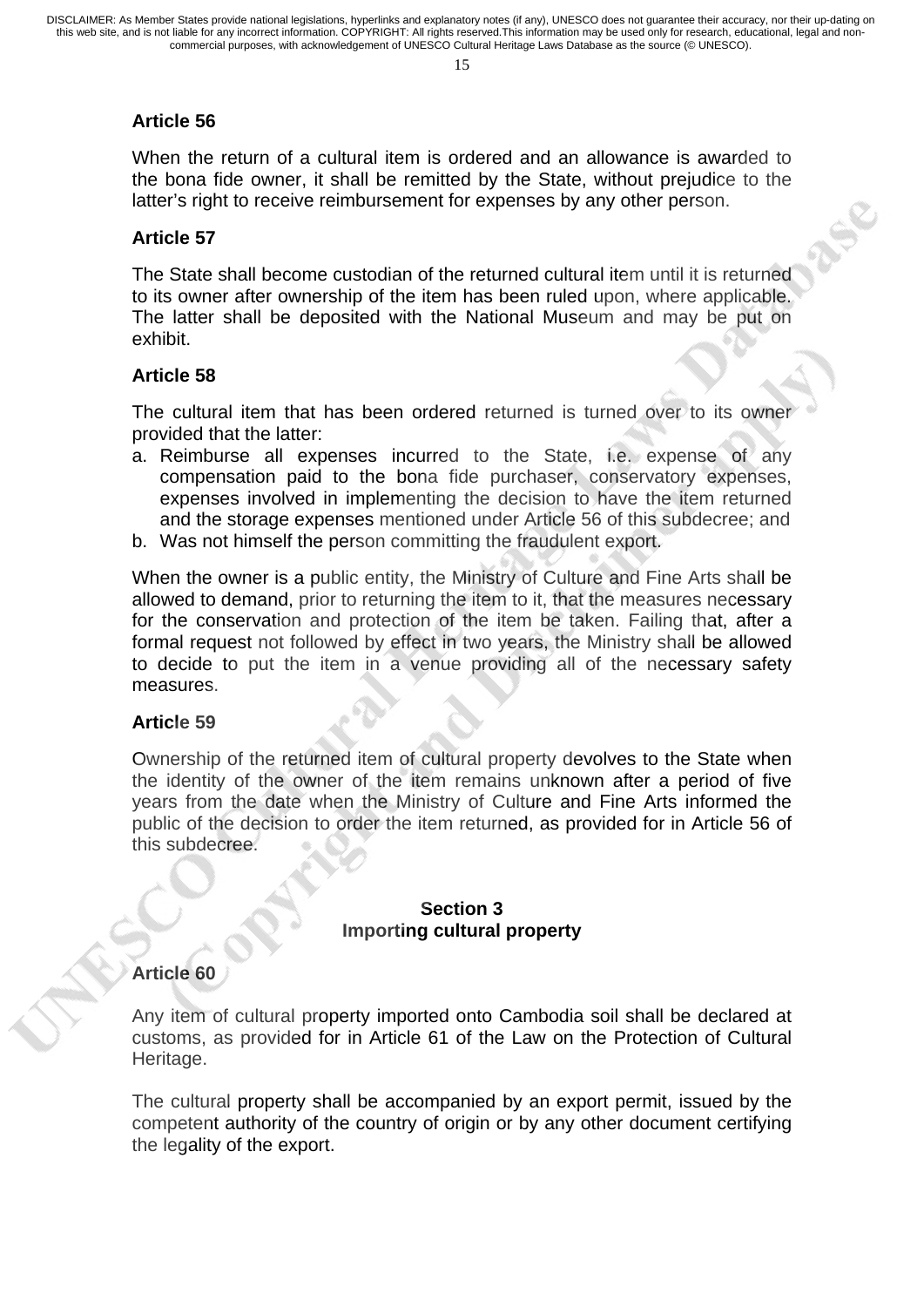Cultural property imported onto Cambodian soil without a customs declaration is deemed to be illegally imported. This same applies for stolen cultural property that is smuggled onto national soil.

### **Article 61**

Upon the specific and detailed request of the government of the home country, the Ministry of Culture and Fine Arts shall search or have a search made for any item of cultural property illegally imported onto national soil.

### **Article 62**

When the State of origin of the illegally imported cultural property is known, the Ministry of Culture and Fine Arts shall inform it by diplomatic channels of the presence of such property on national soil.

### **Article 63**

The customs authorities and the Ministry of Culture and Fine Arts shall take all necessary action to confiscate illegally imported cultural property.

#### **Article 64**

Confiscated cultural property shall be deposited with the National Museum which shall provide protection for it and take all necessary measures for its conservation.

### **Article 65**

The requesting State shall send by diplomatic channels its request for the return of an illegally imported item of cultural property to the Ministry of Culture and Fine Arts, which shall take all necessary action to ensure the return of the item to its country of origin.

Such action shall be taken without prejudice to the other administrative or legal procedures of which the requesting State or owner may avail themselves of, where applicable.

### **Article 66**

Requests for returns governed by the provisions of bilateral agreements or other international conventions, including the 1995 UNIDROIT Convention on Stolen or Illegally Exported Cultural Objects are also reserved.

#### **Article 67**

The return of the item of cultural property shall take place upon payment by the requesting State of all expenses relating thereto, including expenses entailed in confiscating the item, depositing it at the National Museum and any conservation measures taken.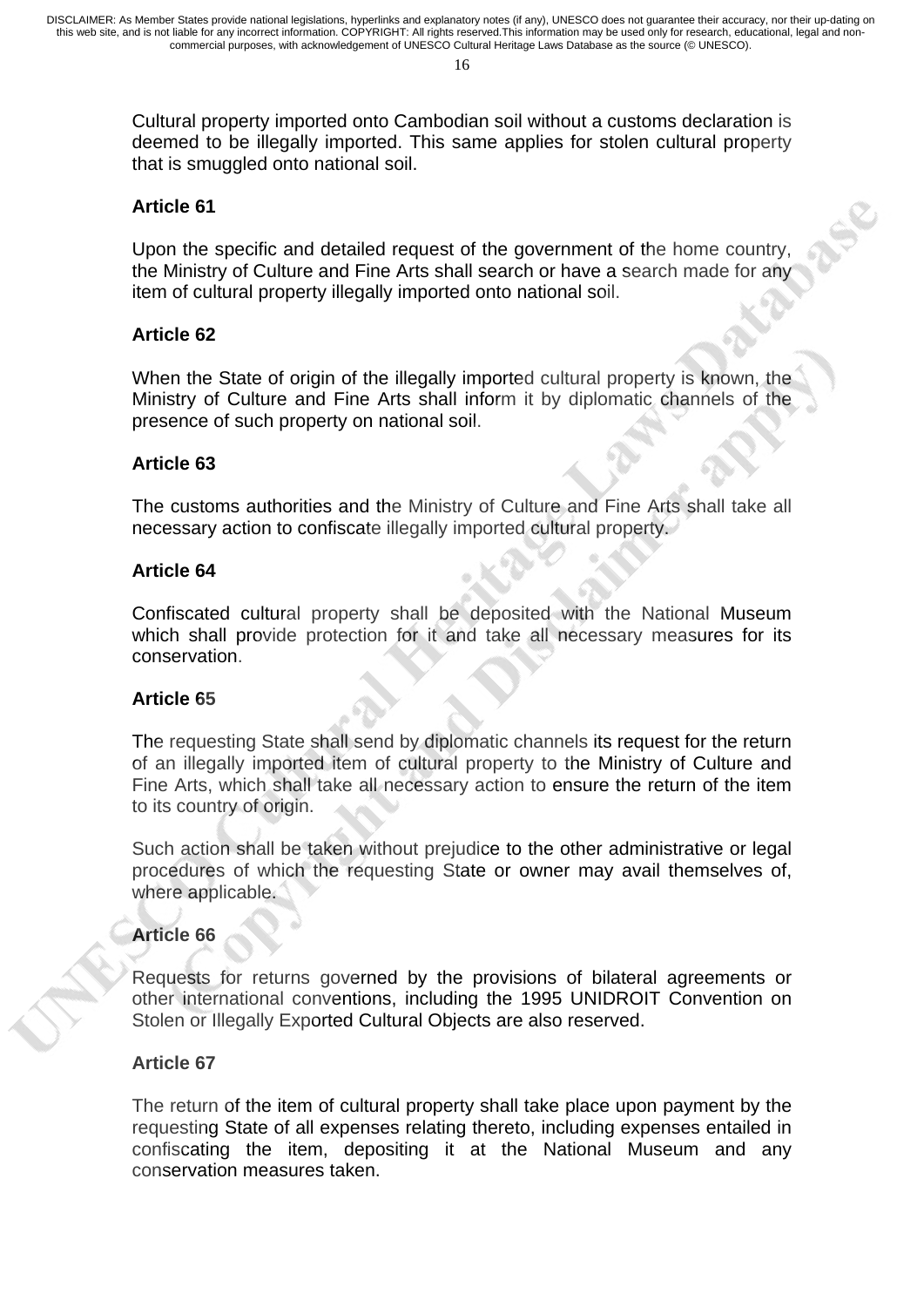17

## **Article 68**

An illegally imported item of cultural property for which the return is not requested within the timeframe provided by domestic or international law<br>devolves to the State.<br>Chanter in devolves to the State.

## **Chapter VI Sanctions**

## **Article 69**

When a merchant in cultural property is in breach of one of his obligations as provided for in Article 10 of this subdecree and Article 33 of the Law on the Protection of Cultural Heritage, the Ministry of Culture and Fine Arts shall be allowed to withdraw his permit on a temporary basis or permanently in the case of a repeat offense.

## **Article 70**

When an institution that is holder of an archaeological excavations permit is in breach of the obligations provided for under Chapter IV of this subdecree, the competent authority shall be allowed, depending on the gravity of the offense, to:

- a. Withdraw its right to scientific ownership of the excavated material.
- b. Withdraw its excavation permit.
- c. Refuse to grant it any further excavation permit for a maximum period of five years.

### **Chapter VII Claim procedure guarantees**

### **Article 71**

The decisions provided for under this subdecree must be issued in written form.

The reasons for such decisions must be given as well as the avenues of redress and the deadline for same.

## **Article 72**

The persons concerned shall be served notice of all decisions made under this subdecree.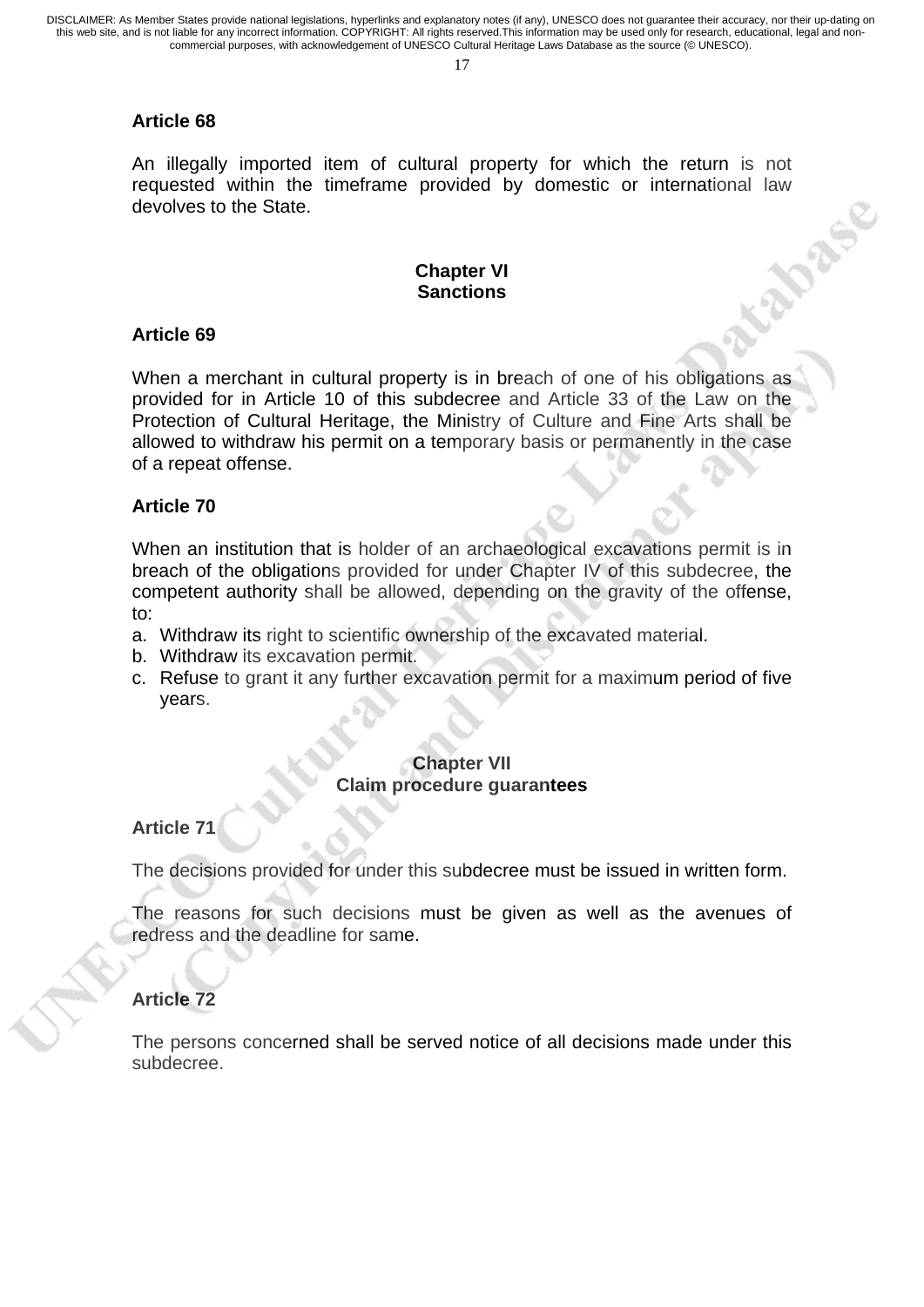#### **Chapter VIII Transitory provision**

### **Article 73**

Any merchant who has already been exercising his professional activity prior to the taking effect of this subdecree shall have 12 months from the date of this act coming into effect to comply with it.

### **Chapter IX Final provisions**

### **Article 74**

All provisions contrary to those of this subdecree are null and void.

#### **Article 75**

The Minister in charge of the Office of the Council of Ministers, the Minister of Culture and Fine Arts, the Supreme Council of National Culture, the APSARA Authority, the ministers, secretaries of State of the concerned institutions are responsible for implementing this subdecree from the date of its signature.

> Made in Phnom Penh this  $17<sup>th</sup>$  day of September 2002 **The Prime Minister**  Signed and sealed

## **HUN SEN**

#### **Copies to:**

- Royal Palace
- Secretary General of the Senate
- Secretary General of the National Assembly
- Cabinet of the Prime Minister
- Ministries and Concerned Institutions
- As provided under Article 75
- **Archive**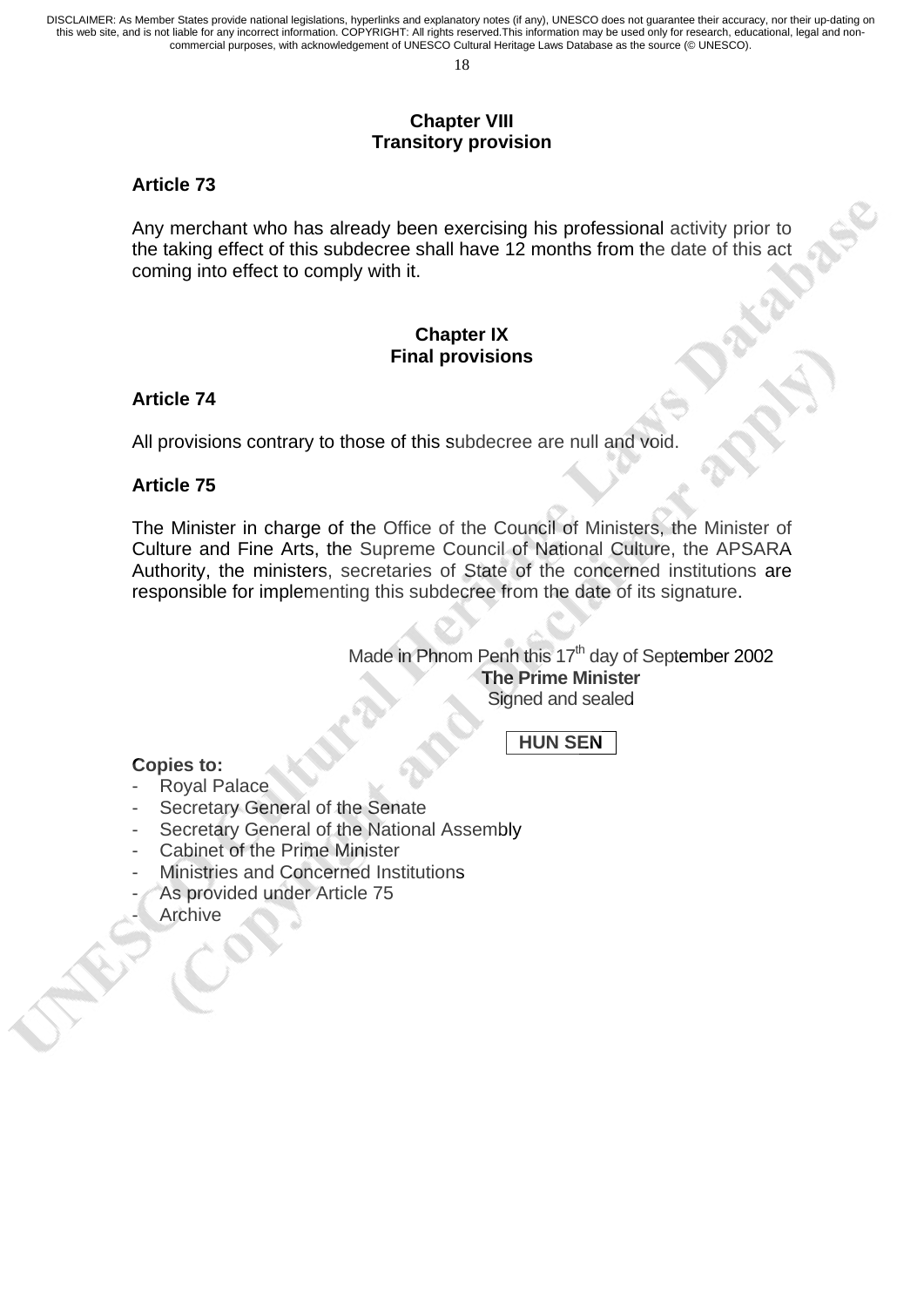19

#### **ANNEX I**  Anukret 98 of 17/09/2002 Article 16

|                    |                                                                       |                                                                                                                    |                                                                                                                                                       | AIIUNIGL JU UI TITUJIZUUZ<br>Article 16                                                                             |                                                   |                                                                                                     |
|--------------------|-----------------------------------------------------------------------|--------------------------------------------------------------------------------------------------------------------|-------------------------------------------------------------------------------------------------------------------------------------------------------|---------------------------------------------------------------------------------------------------------------------|---------------------------------------------------|-----------------------------------------------------------------------------------------------------|
|                    |                                                                       | SAMPLE REGISTER                                                                                                    |                                                                                                                                                       |                                                                                                                     |                                                   |                                                                                                     |
| SEQUENCE<br>NUMBER | DATE OF<br>PURCHASE OF Of<br>deposit or<br>brought in for<br>exchange | PRECISE<br>DESCRIPTION OF<br>THE ITEM (nature,<br>dimensions,<br>style, signature<br>and any<br>distinctive signs) | FULL NAME or corporate title<br>of the seller, custodian or<br>person bringing in for<br>exchange, position or<br>occupation, home or<br>headquarters | NATURE AND NUMBER of the<br>identification paper presented.<br>Indication of issuing authority<br>and date of issue | PURCHASE<br>PRICE or market decision for<br>value | WHERE APPLICABLE,<br>inscription in the<br>inventory, proposal or<br>decision for<br>classification |
|                    |                                                                       |                                                                                                                    |                                                                                                                                                       |                                                                                                                     |                                                   |                                                                                                     |
|                    |                                                                       |                                                                                                                    |                                                                                                                                                       |                                                                                                                     |                                                   |                                                                                                     |
|                    |                                                                       |                                                                                                                    |                                                                                                                                                       |                                                                                                                     |                                                   |                                                                                                     |
|                    |                                                                       |                                                                                                                    |                                                                                                                                                       |                                                                                                                     |                                                   |                                                                                                     |
|                    |                                                                       |                                                                                                                    |                                                                                                                                                       |                                                                                                                     |                                                   |                                                                                                     |
|                    |                                                                       | FRO ON                                                                                                             |                                                                                                                                                       |                                                                                                                     |                                                   |                                                                                                     |
|                    |                                                                       |                                                                                                                    |                                                                                                                                                       |                                                                                                                     |                                                   |                                                                                                     |
|                    |                                                                       |                                                                                                                    |                                                                                                                                                       |                                                                                                                     |                                                   |                                                                                                     |

#### SAMPLE REGISTER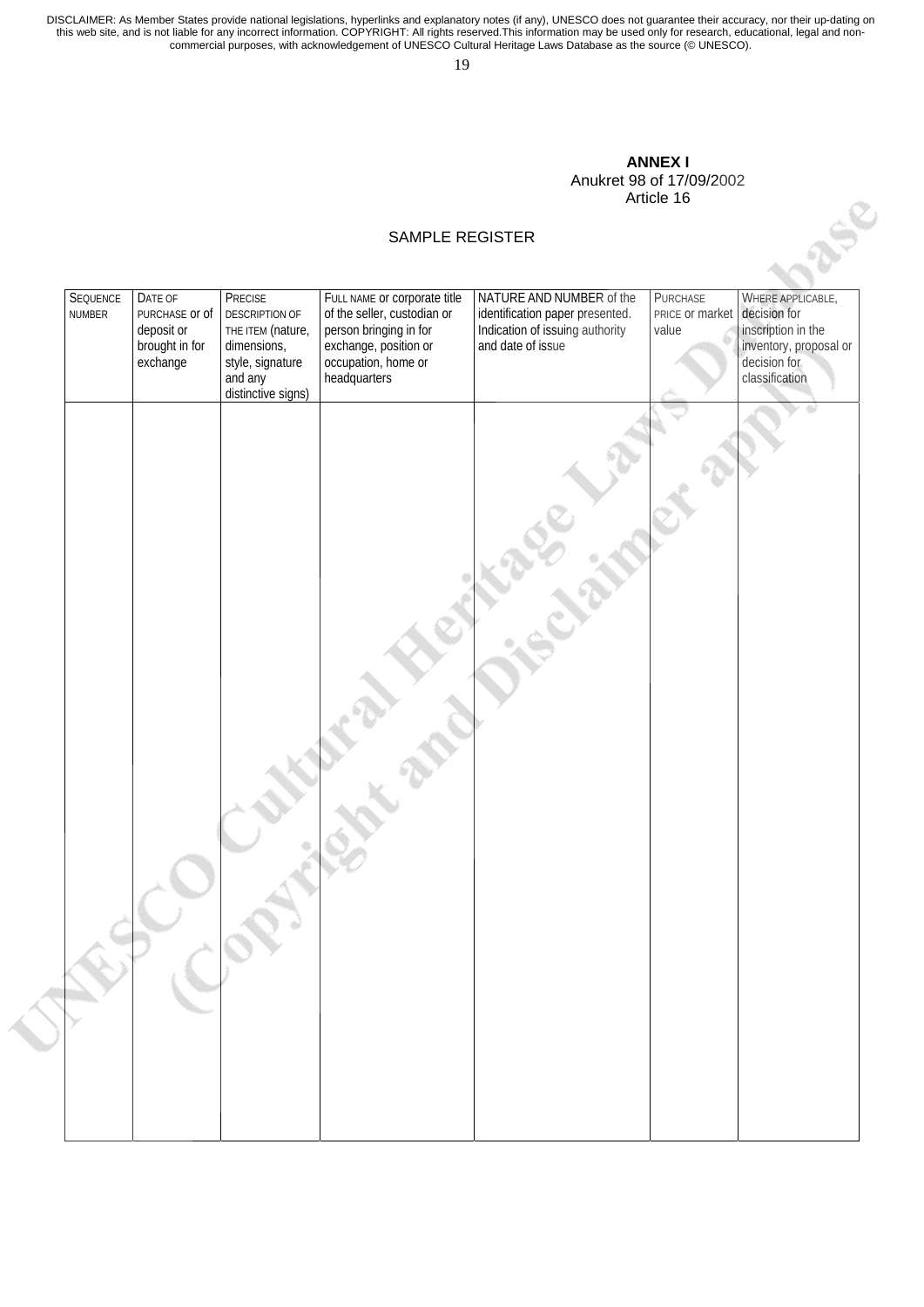20

#### **ANNEX II**  Anukret 98 of 17/09/2002

Article 45

#### **Kingdom of Cambodia Ministry of Culture and Fine Arts**

#### **APPLICATION FOR A CULTURAL PROPERTY EXPORT LICENSE**

|                                                                                  |                                                              | $1$ $\mu$ $\mu$ $\sigma$ $\tau$ |
|----------------------------------------------------------------------------------|--------------------------------------------------------------|---------------------------------|
| <b>Kingdom of Cambodia</b><br><b>Ministry of Culture and</b><br><b>Fine Arts</b> |                                                              |                                 |
|                                                                                  | APPLICATION FOR A CULTURAL PROPERTY<br><b>EXPORT LICENSE</b> |                                 |
|                                                                                  |                                                              | Reference No.                   |
|                                                                                  |                                                              | Date:                           |
| Applicant:                                                                       | Full name:                                                   |                                 |
|                                                                                  | Address:                                                     |                                 |
|                                                                                  | Tel.:                                                        |                                 |
|                                                                                  | Email:                                                       |                                 |
| Owner (if                                                                        | Full name:                                                   |                                 |
| different from                                                                   | Address:                                                     |                                 |
| applicant)                                                                       | Tel.:                                                        |                                 |
|                                                                                  | Email:                                                       |                                 |

|                                 | Information concerning the item of cultural property |                                                    |                                       |       |                            |
|---------------------------------|------------------------------------------------------|----------------------------------------------------|---------------------------------------|-------|----------------------------|
| Detailed description<br>of item | 1) Quantity                                          | 2) Description                                     | 3) Photograph(s) or<br>photocopy(ies) | price | 4) Market value or selling |
| 1)                              | 2)                                                   | If more space is needed, attach one or more sheets |                                       | 3)    | 4)                         |